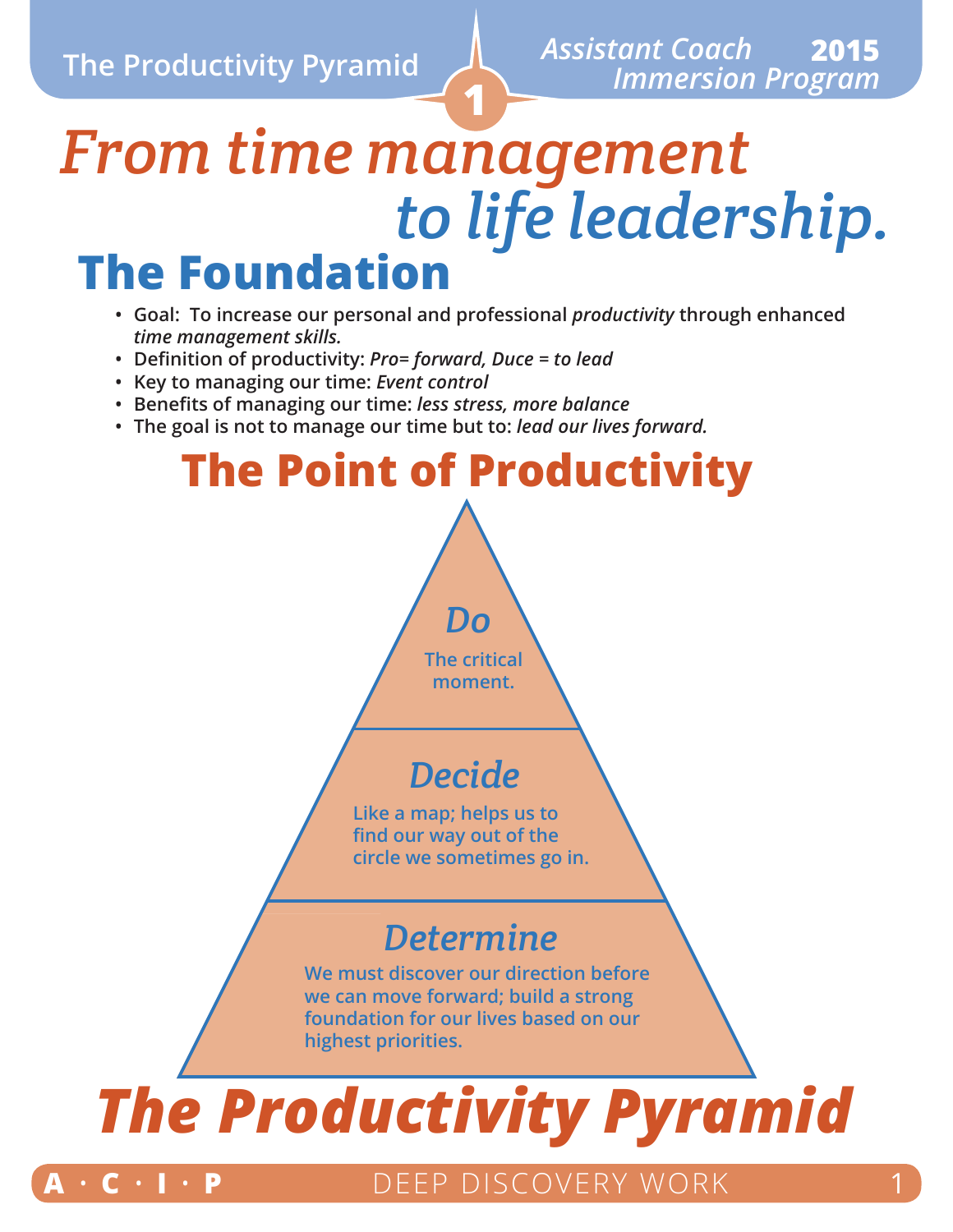# **Self Leadership**

# **DETERMINE • Governing values: represent our highest priorities**

**2**

- - **• Identify, prioritize, and clarify your values**
	- **• Examples: balance, career, education, family, faith, growth, service**
- **• Roles: represent our key relationships, responsibilities, and contributions**
	- **• Work with 5-7 key roles**
	- **• Examples: coach, family member, friend, teacher, mentor, partner**
- **• Mission: represents our unique purpose**
	- **• What kind of person do I want to be?**
	- **• What are the things I want to do?**
	- **• What would I like to have?**

- **DECIDE • Definition: to have a predetermined course of events in writing.**
- **• Time Matrix: consists of four quadrants, each defined by its level of urgency and importance**
	- **• Urgent: requires our immediate attention**
	- **• Important: contributes to our values, roles, and mission**
- **• Quadrant Two: quadrant of leadership and empowerment**
	- **• We must act on it**
	- **• Includes such things as**
		- **• Self-renewal**
		- **• Long-range planning**
		- **• Anticipating and preventing problems**
		- **• Empowering others**
		- **• Broadening our minds**
		- **• Investing in relationships**
		- **• Increasing our skills**
- **• Weekly Planning: The Six Step Process**
	- **• Our key to moving into Quadrant II**

- **DO • Today is the critical moment**
- **• Review yesterday: what needs to be carried over to today?**
- **• Review today's events**
- **• Value each task:**
	- **A = Vital, must be done**
	- **B = Important, should be done**
	- **C = Optional, could be done**
- **• Order each task: 1, 2, 3, etc…**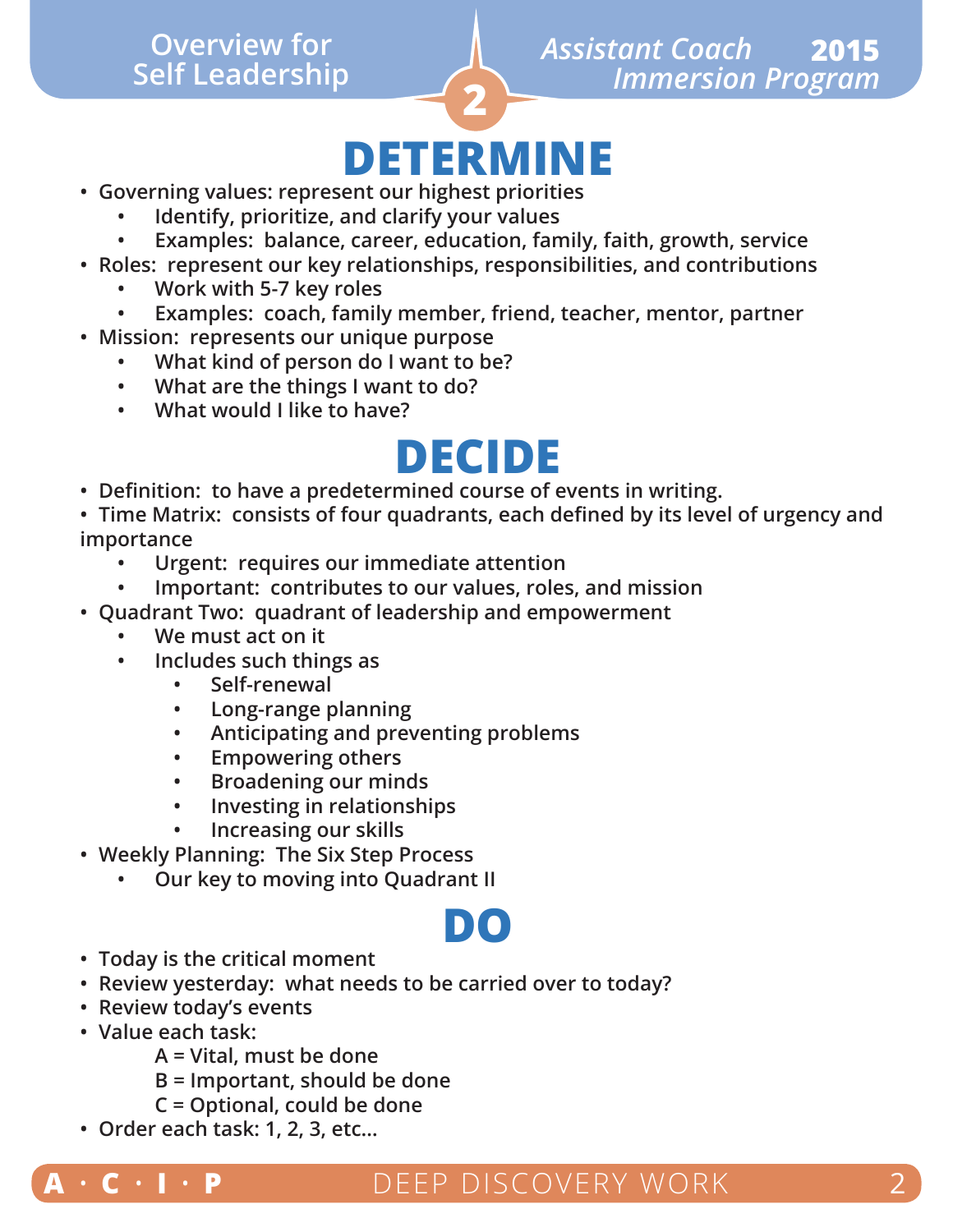## **OVERVIEW**

**3**

One of the most powerful methods to cultivate the passion of vision is to create and live by a personal mission statement, philosophy, or creed. Such statements capture what you want to be and do–what qualities you want to develop, what you want to accomplish, what contributions you want to make. Clarity on these issues is critical because it affects everything else–the goals you set, the decisions you make, the paradigms you hold, and the way you spend your time and energy.

A personal mission statement based on "true north" principles becomes a standard for an individual. It becomes a personal constitution, the basis for making life-directing decisions and daily decisions in the midst of the circumstances and emotions that affect your life.

## **AN EMPOWERING MISSION STATEMENT...**

- represents the deepest and best within you. It comes out of a solid connection with your deep inner life.
- is the fulfillment of your own unique gifts. It's the expression of your unique capacity to contribute.
- addresses and integrates the physical, social, emotional, mental, and spiritual dimensions.
- deals with all the significant roles in your life. It represents a lifetime balance of personal, family, work, community–whatever roles you feel are yours to fill.
- is written to inspire you-not to impress anyone else. It communicates to you and inspires you on the most essential level.

- **DO** Because each individual is unique, a personal mission statement will reflect that uniqueness, both in content and form.
- An effective mission statement may consist of a few words or several pages.
- You must ponder it, memorize it, review it, update it, and write it into your heart and mind.
- Don't become overwhelmed by the task of writing a personal mission statement or the need to make it perfect.
- Instead, write a rough draft and then work to refine it.
- To help you get started, ask yourself the following questions…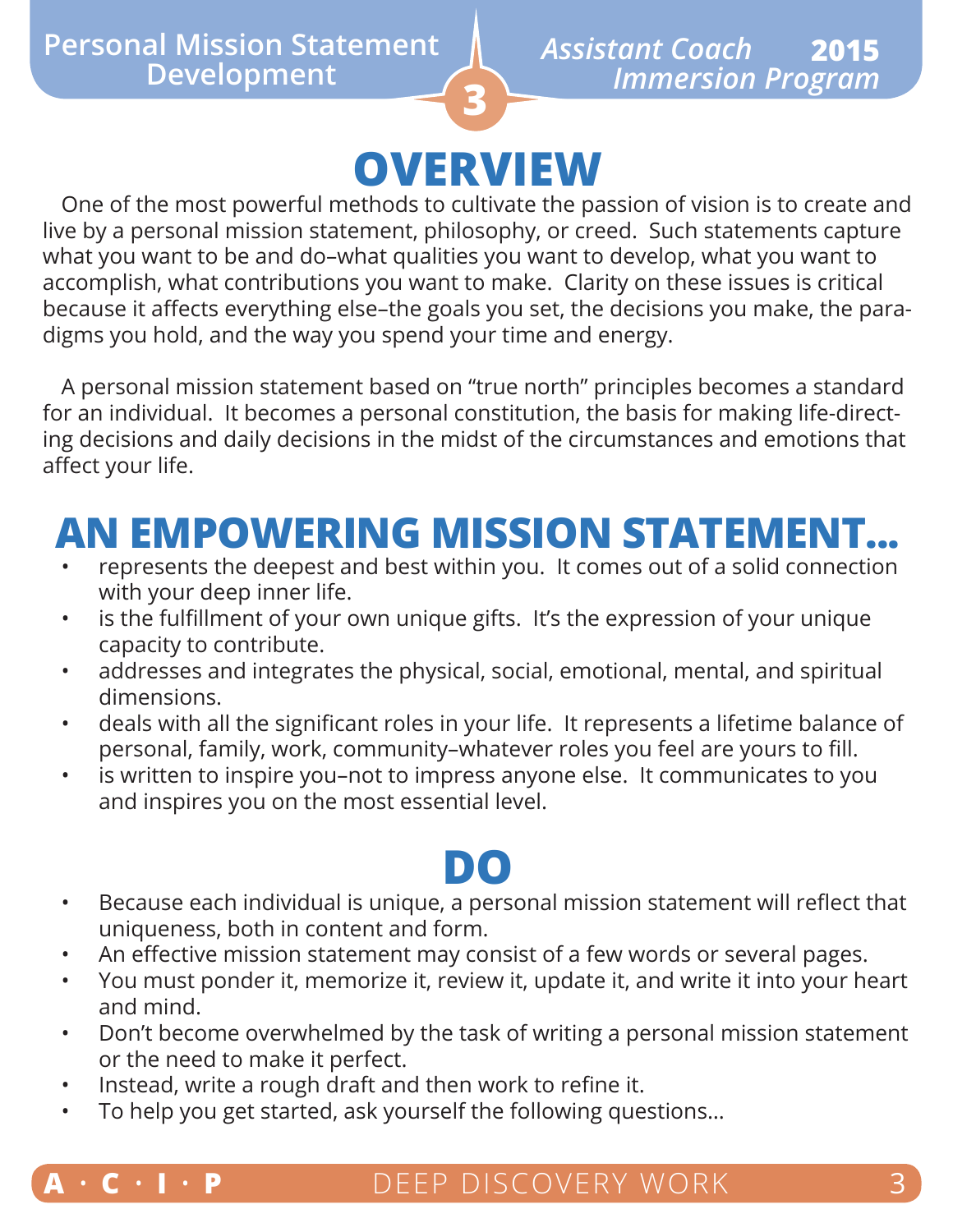## **The Time Matrix**

#### *Assistant Coach* **2015**  *Immersion Program*

| URGENT                                                                                                                                                                                                                  | NOT                                                                                                                                                                                                                                                                                                  |  |
|-------------------------------------------------------------------------------------------------------------------------------------------------------------------------------------------------------------------------|------------------------------------------------------------------------------------------------------------------------------------------------------------------------------------------------------------------------------------------------------------------------------------------------------|--|
| I. DO NOW!<br><b>Emergencies and crisis issues</b><br><b>Demands from superiors</b><br>Planned tasks or projects due now<br>$\bullet$<br><b>Staff issues or needs</b><br><b>Clearing the clutter</b><br>Learn to manage | <b>II. PLANTO DO</b><br>Planning, preparation, scheduling<br>$\bullet$<br>Skill building & process development<br><b>Relationship building &amp; empowering</b><br>others<br>Thinking, creating, modeling, designing<br><b>Anticipation &amp; prevention</b><br>Self-renewal<br>Keep your focus here |  |
| <b>III. REJECT</b><br><b>Trivial requests from others</b><br>Other people's minor issues<br><b>Drop in visitors</b><br>$\bullet$<br><b>Pointless routines or activities</b>                                             | <b>IV. STOP</b><br><b>Comfort activities</b><br>$\bullet$<br>Too much time on task<br>$\bullet$<br><b>Reading nonsense or irrelevant material</b><br>$\bullet$<br><b>Anything in excess</b>                                                                                                          |  |
| <b>AVOID</b>                                                                                                                                                                                                            | <b>AVOID</b>                                                                                                                                                                                                                                                                                         |  |

**4**

## **THE TIME MATRIX**

- **• Helps us to analyze where our time actually goes**
- **• Consists of four quadrants, each defined by its level of urgency and importance**
- **• Urgent: requires our immediate attention**
- **• Important: contributes to our mission, values, and high priority goals**
- **• Goal is to live above the line**
- **• Let the important rather than the urgent drive your life**

## **QUADRANT II**

- **• The quadrant of personal leadership and empowerment**
- **• We must act on it**



### $\cdot$  **P** DEEP DISCOVERY WORK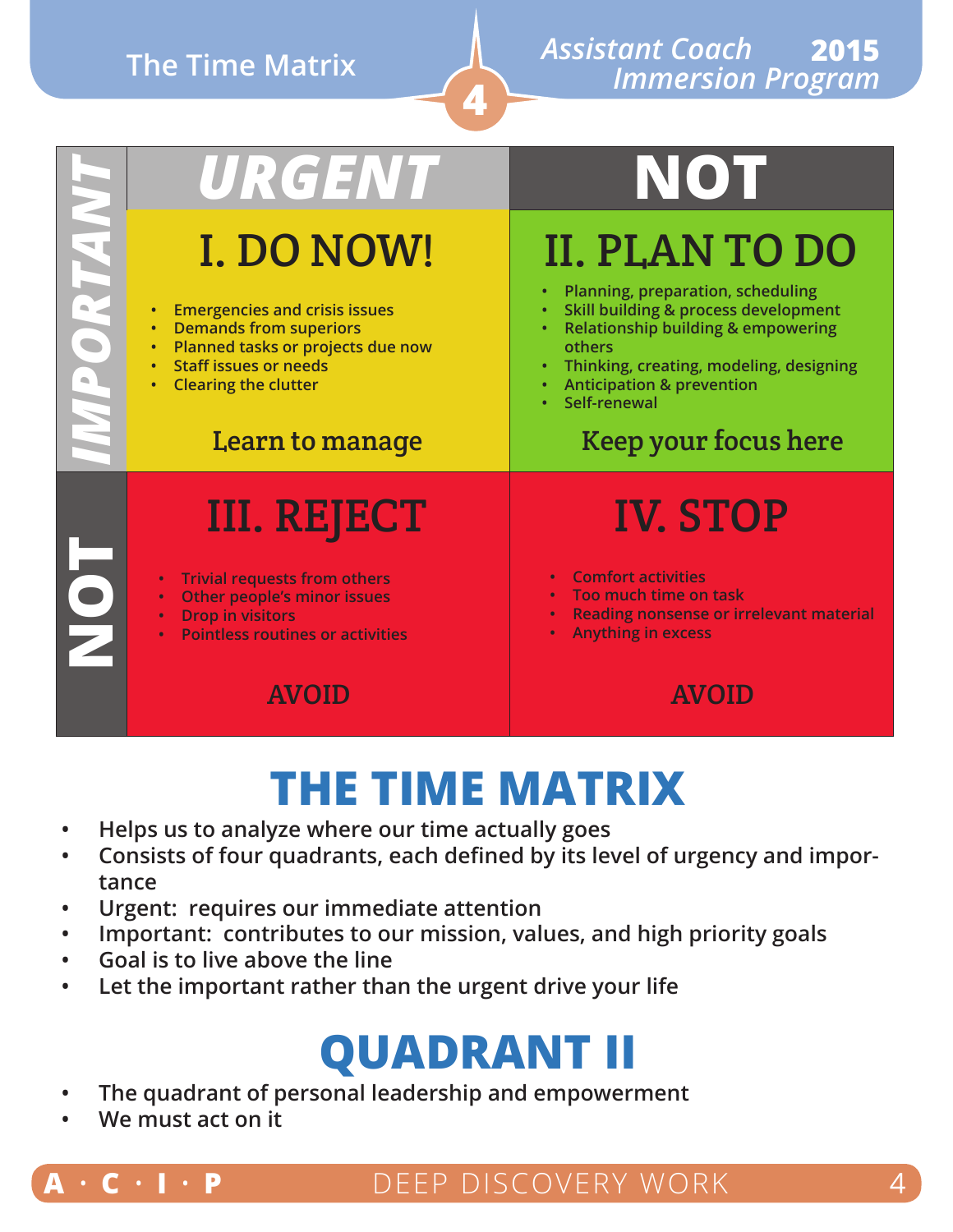### **Time Matrix Analysis**

#### *Assistant Coach Immersion Program* **2015**

| <b>Time Frame</b> | I - Do Now | II - Plan to Do | <b>III - Reject</b> | IV - Stop |
|-------------------|------------|-----------------|---------------------|-----------|
| 12:00 - 1:00am    |            |                 |                     |           |
| $1:00 - 2:00am$   |            |                 |                     |           |
| $2:00 - 3:00am$   |            |                 |                     |           |
| $3:00 - 4:00am$   |            |                 |                     |           |
| 4:00 - 5:00am     |            |                 |                     |           |
| $5:00 - 6:00am$   |            |                 |                     |           |
| $6:00 - 7:00am$   |            |                 |                     |           |
| 7:00 - 8:00am     |            |                 |                     |           |
| 8:00 - 9:00am     |            |                 |                     |           |
| $9:00 - 10:00am$  |            |                 |                     |           |
| 10:00 - 11:00am   |            |                 |                     |           |
| 11am - 12pm       |            |                 |                     |           |
| 12:00 - 1:00pm    |            |                 |                     |           |
| 1:00 - 2:00pm     |            |                 |                     |           |
| 2:00 - 3:00pm     |            |                 |                     |           |
| 3:00 - 4:00pm     |            |                 |                     |           |
| 4:00 - 5:00pm     |            |                 |                     |           |
| 5:00 - 6:00pm     |            |                 |                     |           |
| 6:00 - 7:00pm     |            |                 |                     |           |
| 7:00 - 8:00pm     |            |                 |                     |           |
| 8:00 - 9:00pm     |            |                 |                     |           |
| 9:00 - 10:00pm    |            |                 |                     |           |
| 10:00 - 11:00pm   |            |                 |                     |           |
| 11:00 - 12:00pm   |            |                 |                     |           |
| <b>Percentage</b> |            |                 |                     |           |

**5**

## **DIRECTIONS**

For a 24 hour period record how you spend your time using the time matrix guidelines. Record the activity you did for the majority of that hour under the appropriate quadrant. Determine what percentage of your day you spent in each quadrant.

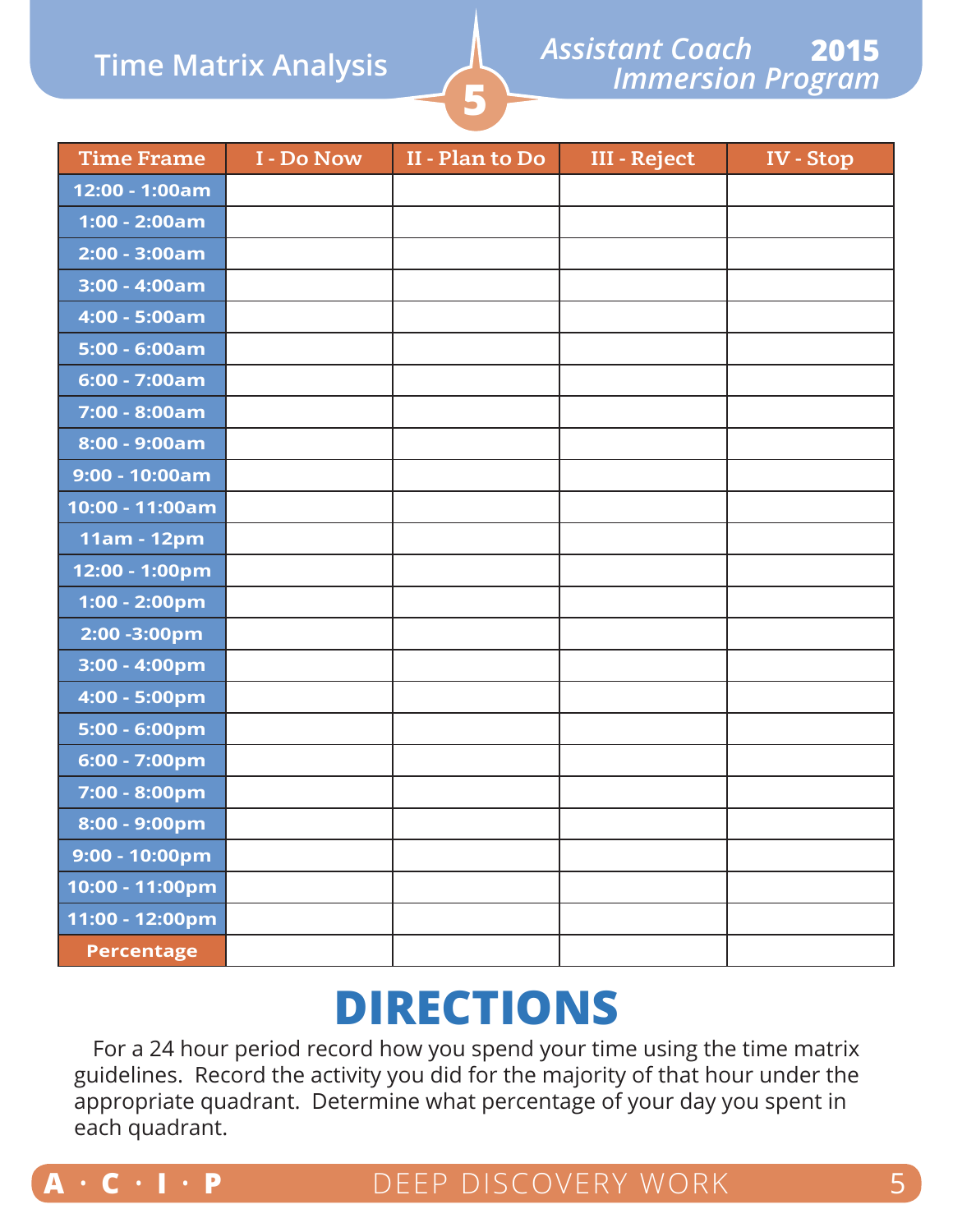

- **• Becomes your compass**
- **should be Quadrant II goals**
- **the normal view**
- **• Put the "big rocks" in first**
- **ant?**
- **• Resist the temptation to let less important things take up your time.**
- **• The final and first step in a living cycle that creates an upward spiral**
- **• Value is not just in what you do but also in what you learn**
- **• Reflect on your accomplishments and your setbacks**

**impact it will have on your life over the next seven days**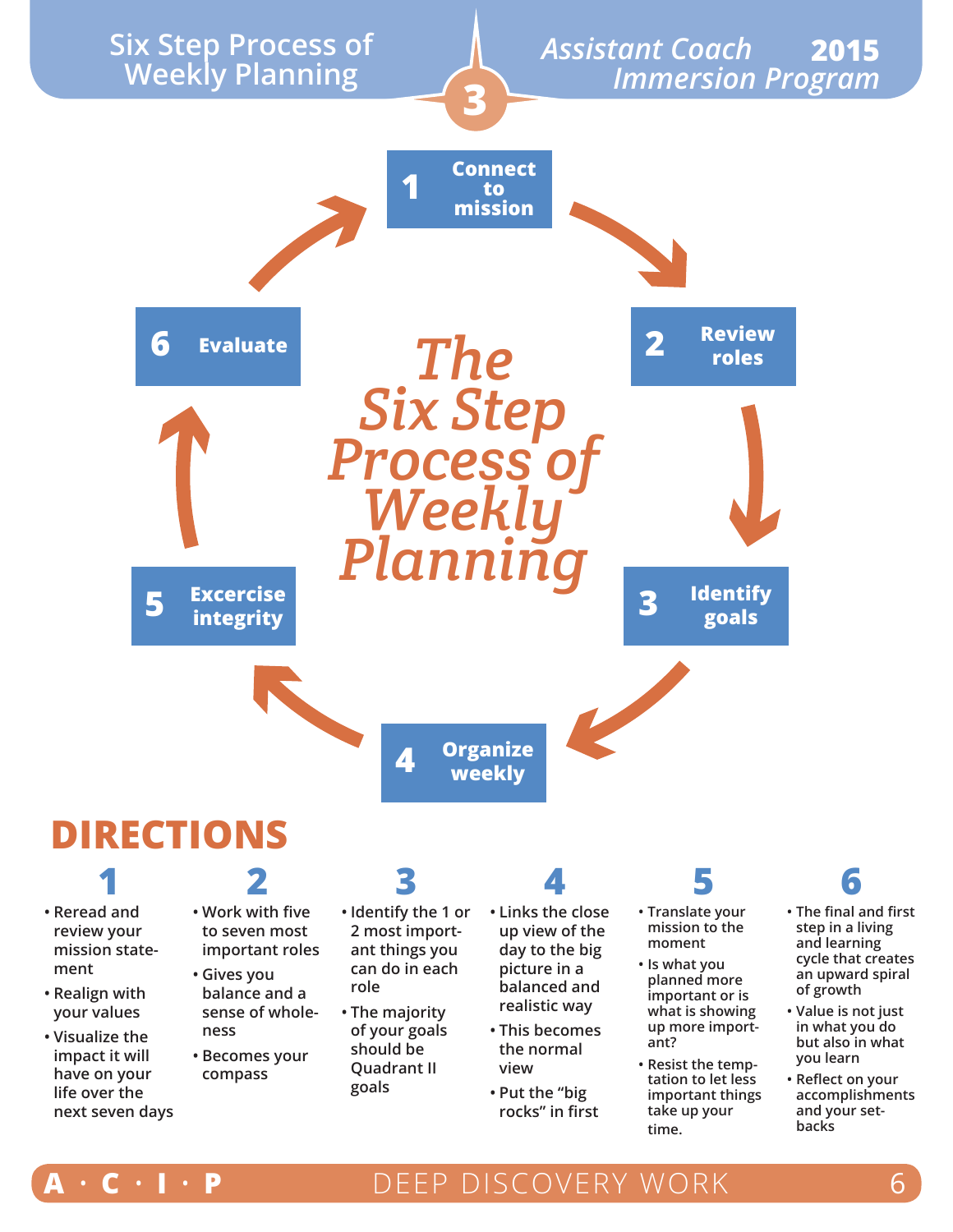# **Critical Moment**

#### *Assistant Coach Immersion Program* **Today is the 2015**

|                                                                                                                                 |                                                  | 3                                                                                |                                                                                                       |
|---------------------------------------------------------------------------------------------------------------------------------|--------------------------------------------------|----------------------------------------------------------------------------------|-------------------------------------------------------------------------------------------------------|
| <b>Review</b><br><b>Yesterday</b><br><b>√ Completed</b><br>$\rightarrow$ Forwarded<br>X Deleted<br>GO Delegated<br>A In Process | <b>Review</b><br><b>Today's</b><br><b>Events</b> | <b>Value</b><br>Each<br><b>Task</b><br>$a = Must$<br>$b =$ Should<br>$c =$ Could | <b>Order</b><br><b>Each</b><br><b>Task</b><br>$\mathbf 1$<br>$\overline{2}$<br>$\overline{3}$<br>etc. |

**7**

## **TODAY IS THE CRITICAL MOMENT**

- 1. Review Yesterday:
- 2. What needs to be carried over to today?
- 3. Review Today's Events
- 4. Value Each Task to be Done:
- 5. Vital, must be done today
- 6. Important, should be done today
- 7. Optional, could be done today
- 8. Order Each Task: A1, A2, B1, B2, C1, etc…

### **A** • **C** • **I** • **P** DEEP DISCOVERY WORK 7